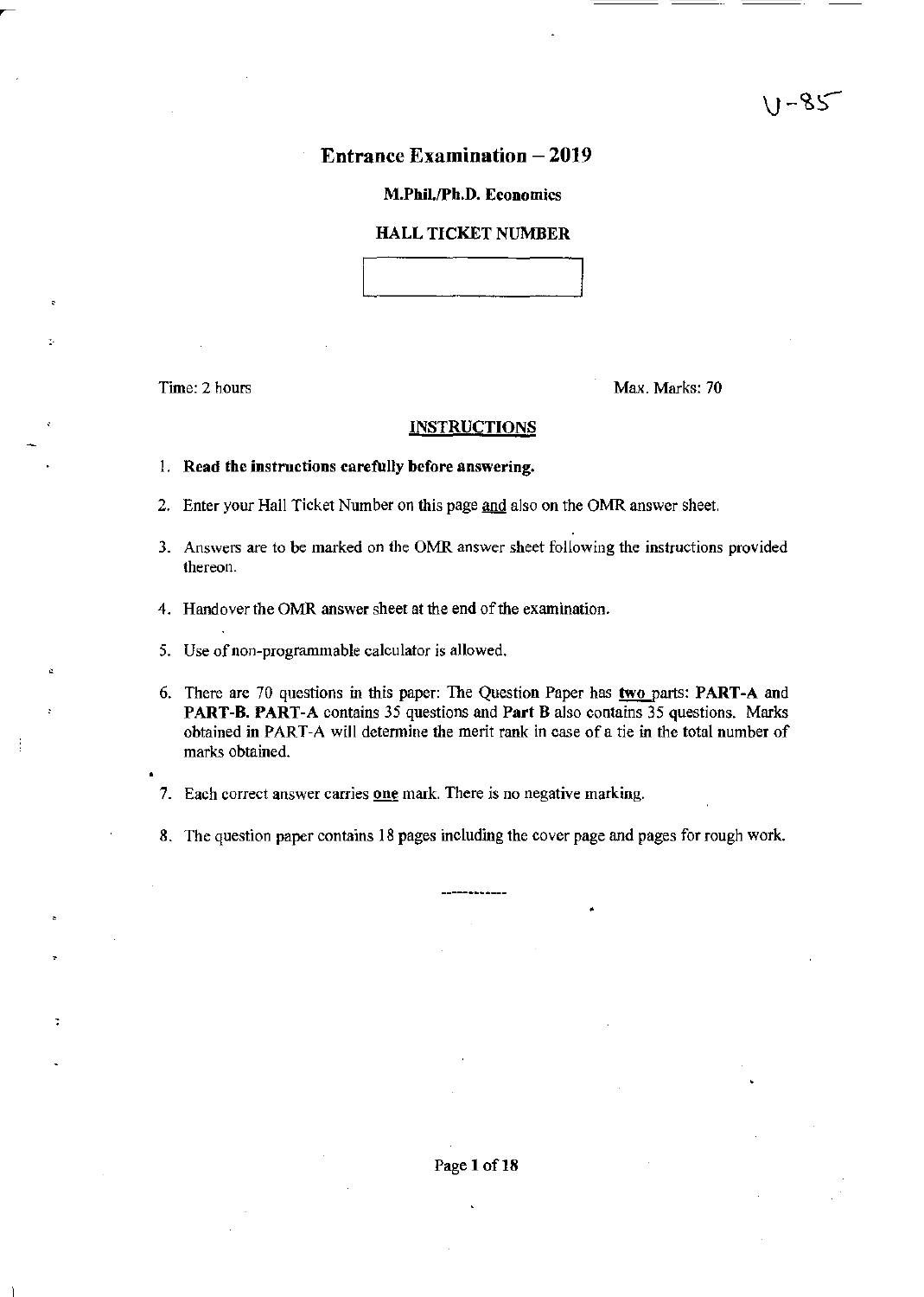#### PART-A

1. Consider the market equilibrium for a Giffen good shown in the figure below as the intersection of Demand (DD) and Supply (SS) graphs. Which of the following is true?



A. It possesses Marshallian stability but not Walrasian stability.

B. It possesses Walrasian stability but not Marshallian stability.

C. It possesses both Marshallian as well as Walrasian stability.

D. It possesses neither MarshalJian nor Walrasian stability.

2. Consider the function  $f(x) = 3x^2 + 17$  over domain  $S = [-5, +12]$ . Then  $f(x)$  over domain S

- A. attains global maximum but not global minimum.
- B. attains global minimum but not global maximum.
- C. attains neither global maximum, nor global minimum.

D. attains both global maximum and global minimum.

3. As the size of sample is increased, then usually,

- A. Sampling errors increase but systemic bias decreases.
- B. Sampling errors decrease but systemic bias increases.
- C. Sampling errors as well as systemic bias decreases.

D. Sampling errors as well as systemic bias increases.

4. Infant mortality is defined as

- A. Number of still births /1000 live births
- B. Number of live births/1000 deaths
- C. Number of deaths from birth to one year/1 000 live births
- D. None of the above
- 5. Which one of the following is an appropriate sampling technique if the study population is scattered over a large area?
- A. Stratified Random Sampling
- B. Simple Random Sampling
- C. Cluster Sampling
- D. None of the above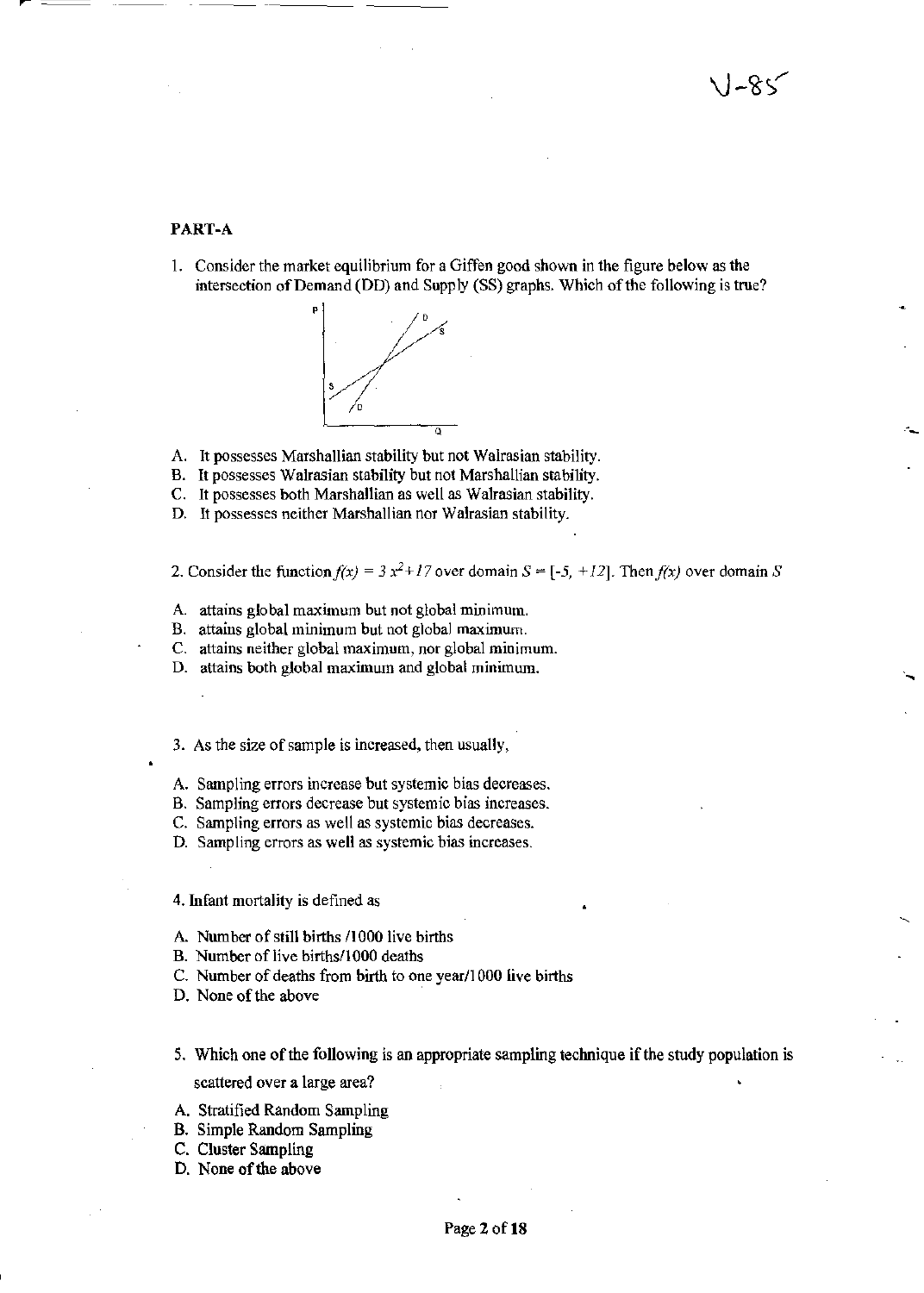6. *-test is used for* 

- A. Equality of two variances
- B. Equality of two means
- C. Goodness of fit
- D. Association between attributes

7. If two coefficients of regression are 0.8 and 0.2, then the value of correlation coefficient is

A. 0.40

B. 0.50

C. 0.25

D. 0.45

8. ANOVA is used for

A. Testing the difference between grouped means

- B. Testing the significance of paired means
- C. Testing the association between attributes
- D. Goodness of fit

9. In which model the dependent variable is binary in nature?

A. ANOYA

- B. ANCOYA
- C. Simple Linear Regression model
- D. Logistic regression model

10. A Research hypothesis explains

- A. Conclusions of the study
- B. Relationship between two variables
- C. Analysis plan of the study
- D. All the above

11. In the total cost function  $TC = 625 - 5q + q^2$  where q is total output, which is true?

A. The slope of average cost is zero at  $q = +2$  and slope of marginal cost is negative

B. The average cost and marginal cost are equal at  $q = +625$ 

C. The slope of average cost is zero at  $q = +25$  and slope of marginal cost is 2

D. None of the above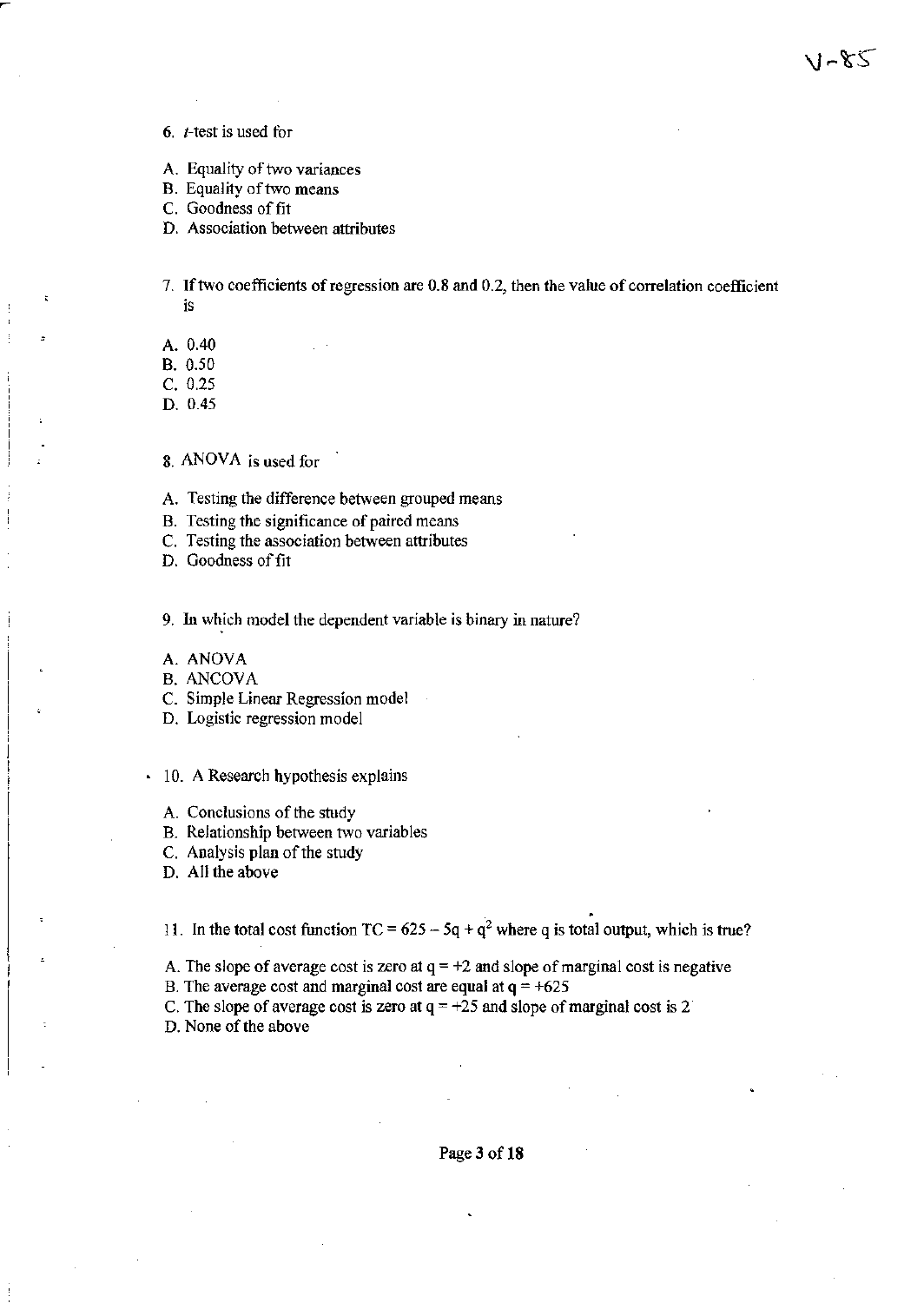12. The function  $Y = 25 - 3X + X^2$  is

A. Strictly convex and has a minimum at  $X = 2$ 

B. Strictly convex and has a maximum at  $X = 2$ 

C. Strictly concave and has a minimum at  $X = 25$ 

D. None of the above

13. In the context of the "Linear Programming Problem", the term "Linear" implies

A. Only objective function is linear and constraints can be non-linear

B. Only constraint functions are linear and objective function can be non-linear

C. All constraint functions and objective function are linear

D. Choice variables are non-negative and all constraint functions are of mixed type

14. Consumers who are holding an increasing absolute amount of wealth in risky assets as they get wealthier exhibit ................ absolute risk aversion.

A. Increasing

B. Declining

C. Constant

D. None of the above

15. Which statement is false for solving a "Non-Linear Programming Problem"?

A. The Lagrangian function method is applied when all constraints are in equality form

"E. The Kuhn-Tucker conditions are used when both equality and inequality constraints are present

C. The graphical method has limited applications due to problems of non-linear graphs

D. The Kuhn-Tucker conditions are used only for inequality constraints

16. Dead weight loss (DWL) in Economics refers to

A. The net gain to consumers' surplus and producers' surplus

- B. The loss in the sense that it represents potential gains from consumption and production are realized neither by buyers nor by sellers in the market
- C. Both A and B

D. None of the above

17. The problems of moral hazard and adverse selection in Economics arise due to

A. Increasing moral values of consumers and buyers

B. Heavy taxations, monopoly market problems and symmetric information

C. The full information among economic agents

D. The incomplete information among economic agents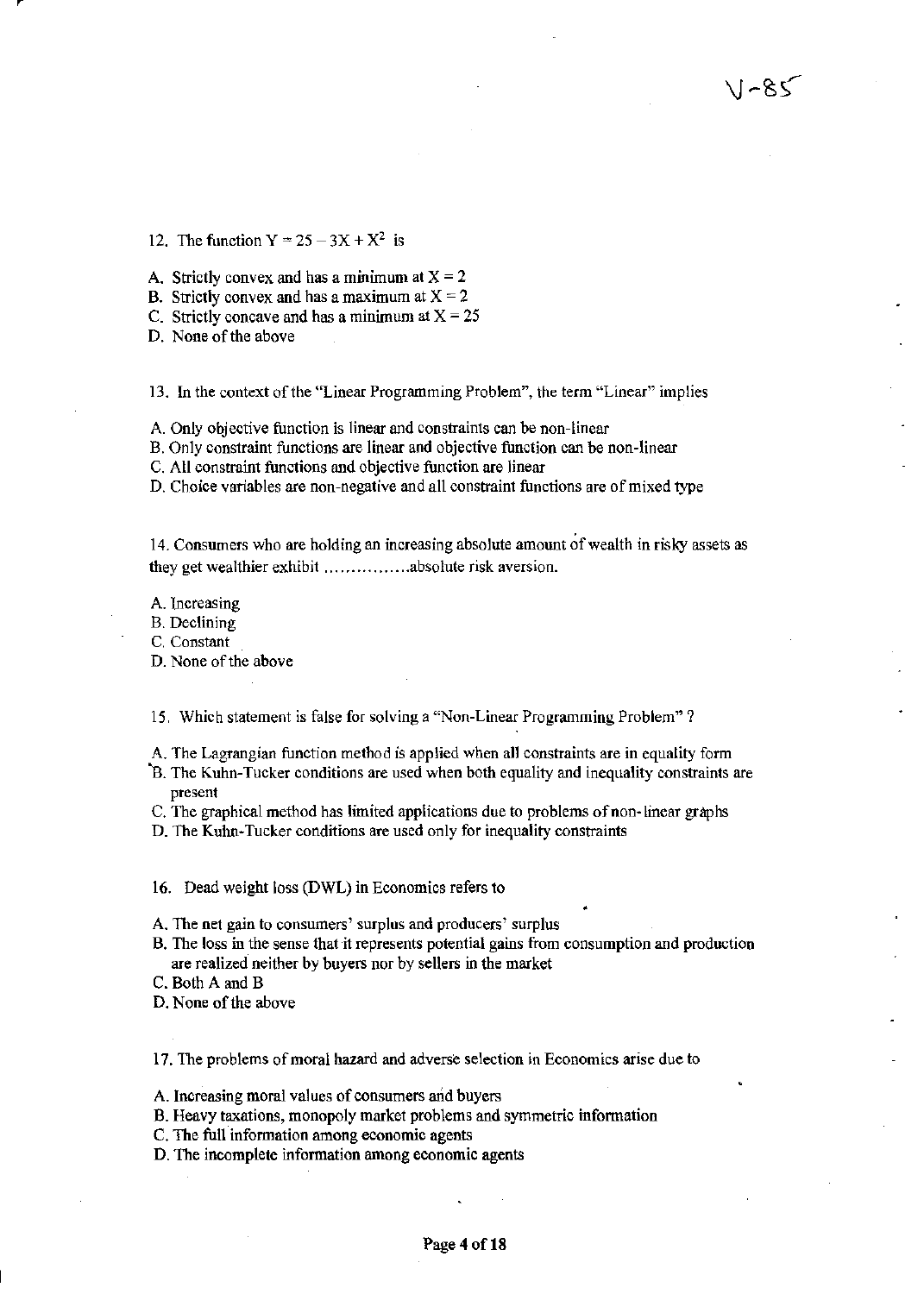18. In macroeconomics, the paradox of thrift, which says high savings habit may be good enough for individual but it is not true for the society as whole, famously espoused by John Maynard Keynes, is based on:

1-85

- A. Fallacy of division
- B. Fallacy of thrift
- C. Fallacy of composition
- D. Fallacy of evidence
- 19. The methodology adopted in Marshall·Jevons-Walras tradition of neoclassical economics rested on
- A. Methodological holism
- B. Methodological individualism
- C. Methodological nihilism
- D. Methodological inductivism
- *20. A priorism,* a prominent method employed in evolving economic theory in the mainstream tradition, rests on:
- A. A logical deduction from set of assumptions considered to be true
- B. A generalisation based on induction
- C. A logical deduction from set of axioms which are empirically tested.
- D. All of the above.
- 21. There is a popular belief that the reading habits of people cannot be easily changed over a period of time. Considering it to be true, the price elasticity of demand for newspapers should be
- A. More than 1
- B. Less than 1
- C. Equal to 1
- D. Equal to zero
- 22. In a Cournot duopoly model, cost functions are  $C_1 = q_1$ ;  $C_2 = 2q_2$ , and inverse market demand function is  $p = 100 - q_1 - q_2$ . Then,
- A.  $q_1 > q_2$ .
- **B.**  $q_1 < q_2$ .
- C.  $q_1 = q_2$ .
- D.  $2q_1 = q_2$ .
- 23. Which of the following is a non-random sampling?
- A. Systematic
- B. Stratified
- C. Cluster
- D. Quota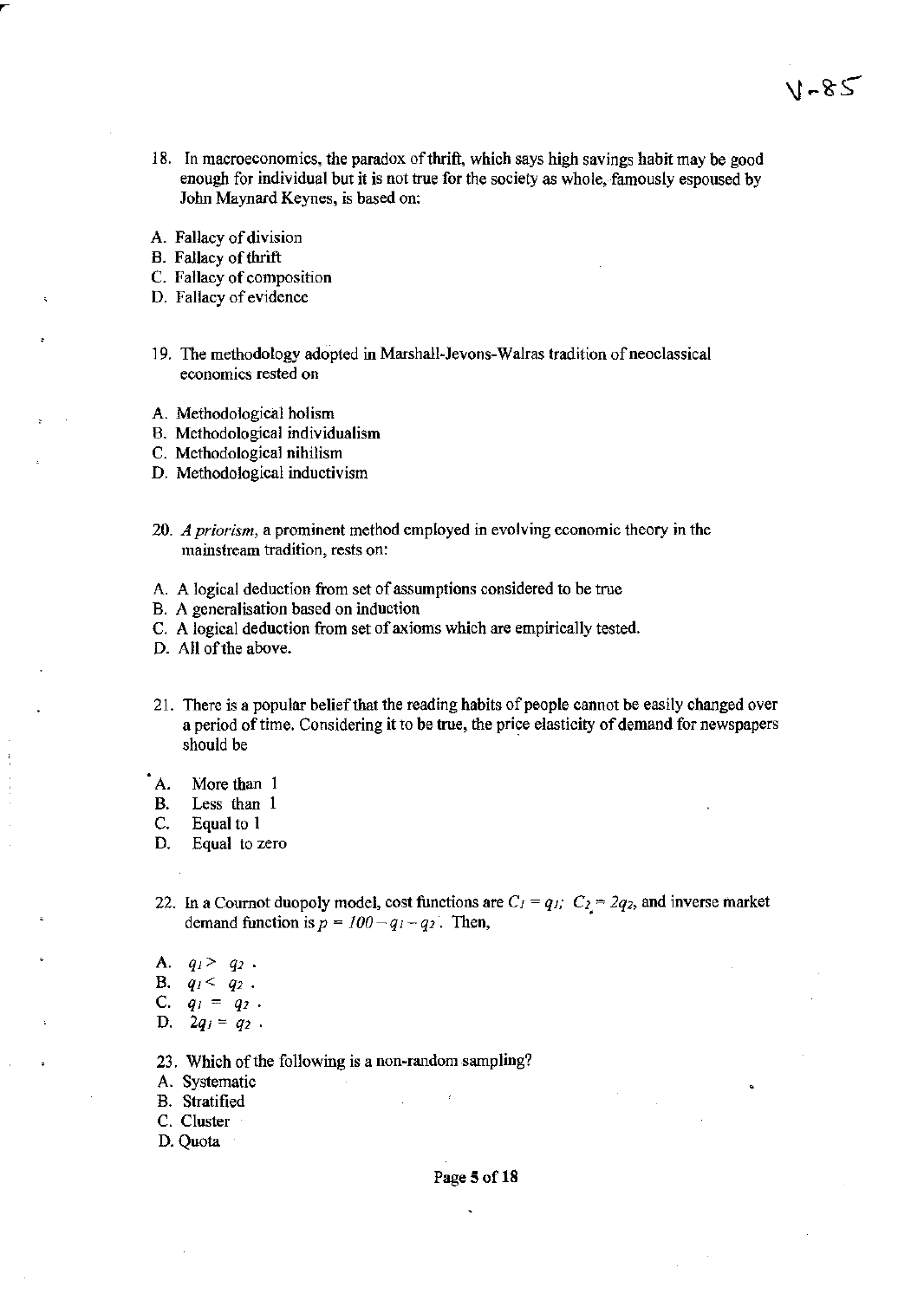i) Survey is an example, of field research whereas experiment generally constitutes an example of laboratory research

ii) Possible relationships between the data and the unknown in the universe can be studied through surveys, whereas experiments are not meant to determine such relationships

 $1 - 85$ 

iii) Surveys are usually appropriate in case of social and behavioral sciences whereas experiments are mostly an essential feature of physical and natural sciences

Which of the following statement (5) given above is/are correct

A. i and iii only

B. ii and iii only

C. ii only

r

D. i , ii and iii

25. Which one is not correct in the context of deductive and inductive reasoning?

- A. A deductive argument makes the claim that its conclusion is supported by its premises conclusively.
- B. A valid deductive argument may have all false premises and true conclusion.
- C. An inductive argument claims the probability of its conclusion.
- D. An inductive argument cannot provide us any new information about matters of fact.

26. Match List-l (Interviews) with List-II (Meaning) and select the correct answer from the code given below:

|                         | List - I (Interviews)                                 |                     |                     | List - $\Pi$ (Meaning)                         |                                  |  |  |
|-------------------------|-------------------------------------------------------|---------------------|---------------------|------------------------------------------------|----------------------------------|--|--|
|                         | (a) Structured interviews                             |                     |                     |                                                | (i) Greater flexibility approach |  |  |
|                         | (b) Unstructured interviews<br>(c) Focused interviews |                     |                     | (ii) Attention on the questions to be answered |                                  |  |  |
|                         |                                                       |                     |                     | (iii) Individual life experience               |                                  |  |  |
| (d) Clinical interviews |                                                       |                     |                     | (iv) Pre determined question                   |                                  |  |  |
|                         | A. $(a-iv)$<br>B. (b-ii)                              | $(b-i)$<br>$(a-iv)$ | $(c-ii)$<br>$(c-i)$ | $(d$ -iii)<br>$(d-iii)$                        |                                  |  |  |

| $C. (c-v)$ | $(a-ii)$  | $(d-iv)$ | $(d-i)$  |
|------------|-----------|----------|----------|
| D. (a-i)   | $(c-iii)$ | $(d-v)$  | $(b-iv)$ |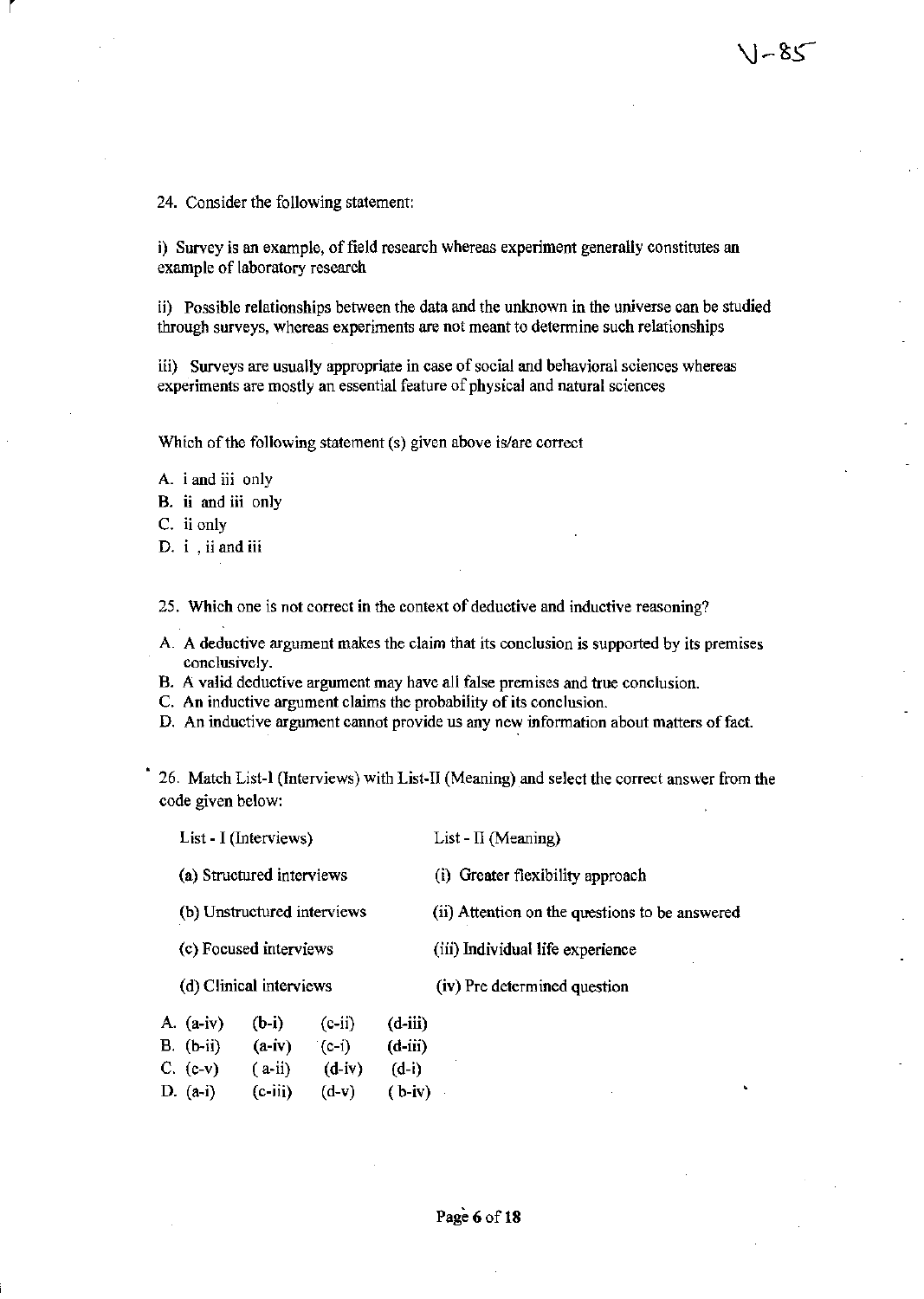- 27. If the consumption function is given by  $C = 300 + .5(Y-T)$  and planned investment is 200, government spending is 80, and T is 60, then equilibrium income is
- A.1I00

B. 900

C.500

D.400

28. If the Reserve Bank of India wants to control inflation, the best way it could do so by

- A. Increasing the repo rate
- B. Reducing the repo rate
- C. Keeping the repo rate constant
- D. By reducing the SLR

29. The model given by  $\sigma_t^2 = \alpha_0 + \alpha_1 \frac{u_t^2}{t-1}$  to model a financial time series is

- A. an ARCH(l) model B. an ARCH(q) model C. a GARCH(I,l) model D. a GJR GARCH model
- 30. refers to inferring about the whole population based on the observations made on a small part.

A. Deductive inference

B. Inductive inference

C. Pseudo~inference

D. Objective inference

31. Type-I Error occurs if

A. the null hypothesis is rejected even though it is true

B. the null hypothesis is accepted even though it is false

C. both the null hypothesis as well as alternative hypothesis are rejected

D. None of the above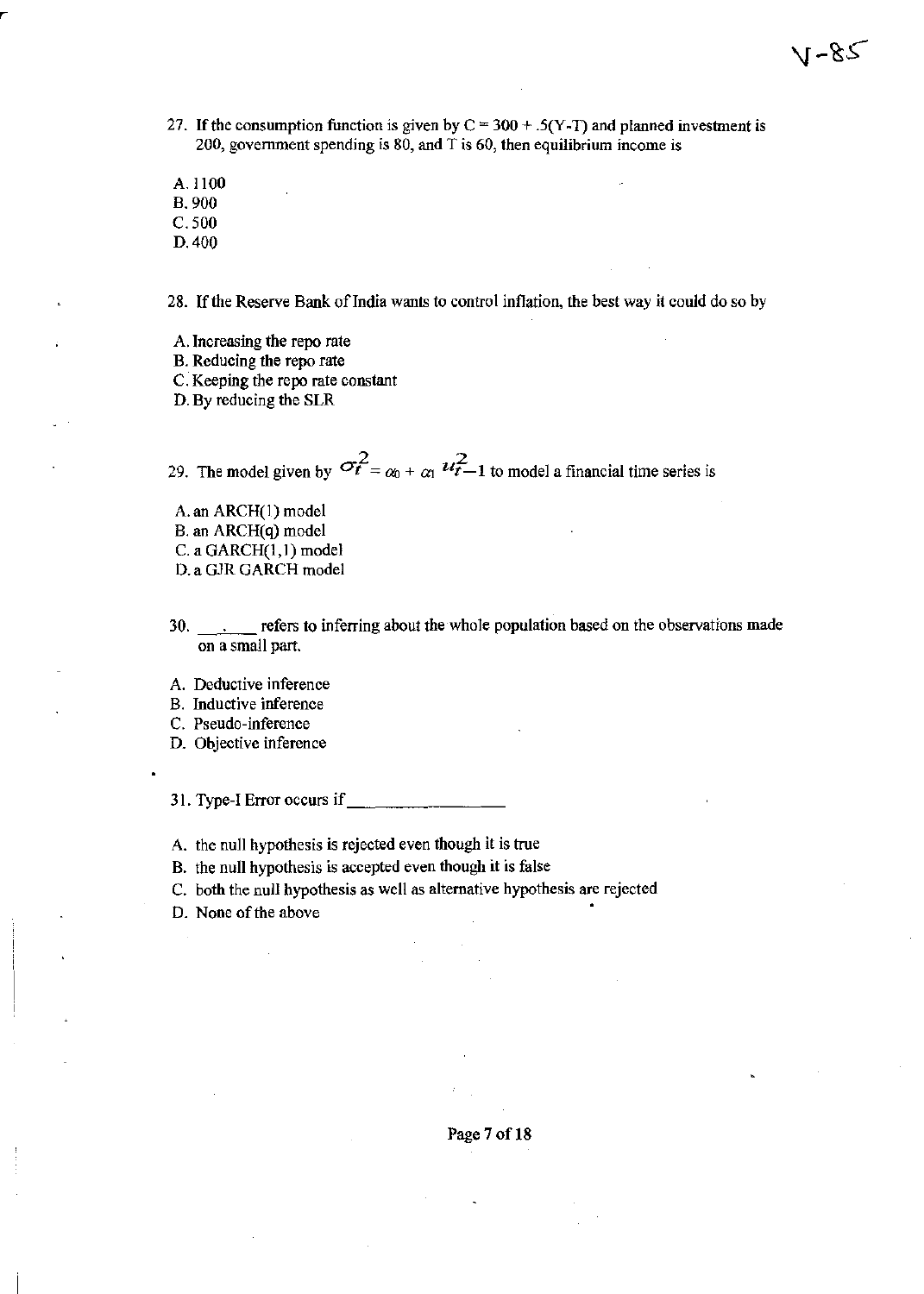- 32. A researcher wants to study the relationship of family size to income. He classifies his population into different income slabs and then takes a random sample from each slab in order. Which technique of sampling is he working with?
- A. Cluster sampling
- B. Random sampling
- C. Stratified random sampling
- D. Systematic sampling

33. Ifthe standard error of the population is reduced by 50 per cent, the sample size becomes

- A. Double
- B. Increases 6 times
- C. Increases 4 times
- D. None of the above

34. The marginal cost to produce Public goods is

- A. Very high
- B. Very less
- C. Zero
- D. None of the above

35. A macroeconomic indicator for which there is no annual data series in India is

- A. GDP
- B. Price level
	- C. Money supply
	- D. Employment

#### PART-B

36. The Harrod-Damar growth model suggests that growth is •

- A. directly related to savings and inversely related to the capitaVoutput ratio.
- B. directly related to the capital/output ratio and inversely related to savings.
- C. indirectly related to savings and the capital/output ratio.
- D. directly related to savings and the capital/output ratio.
- 37. Walras law states that" Aggregate value of excess demand in all markets taken together is equal to zero". Which of the following is true?
- A. Excess demand in the market for each good is less than or equal to zero.
- B. The Walras law holds only at equilibrium prices.
- C. Every market in the economy attains equilibrium.
- D. The Walras law holds at all positive prices.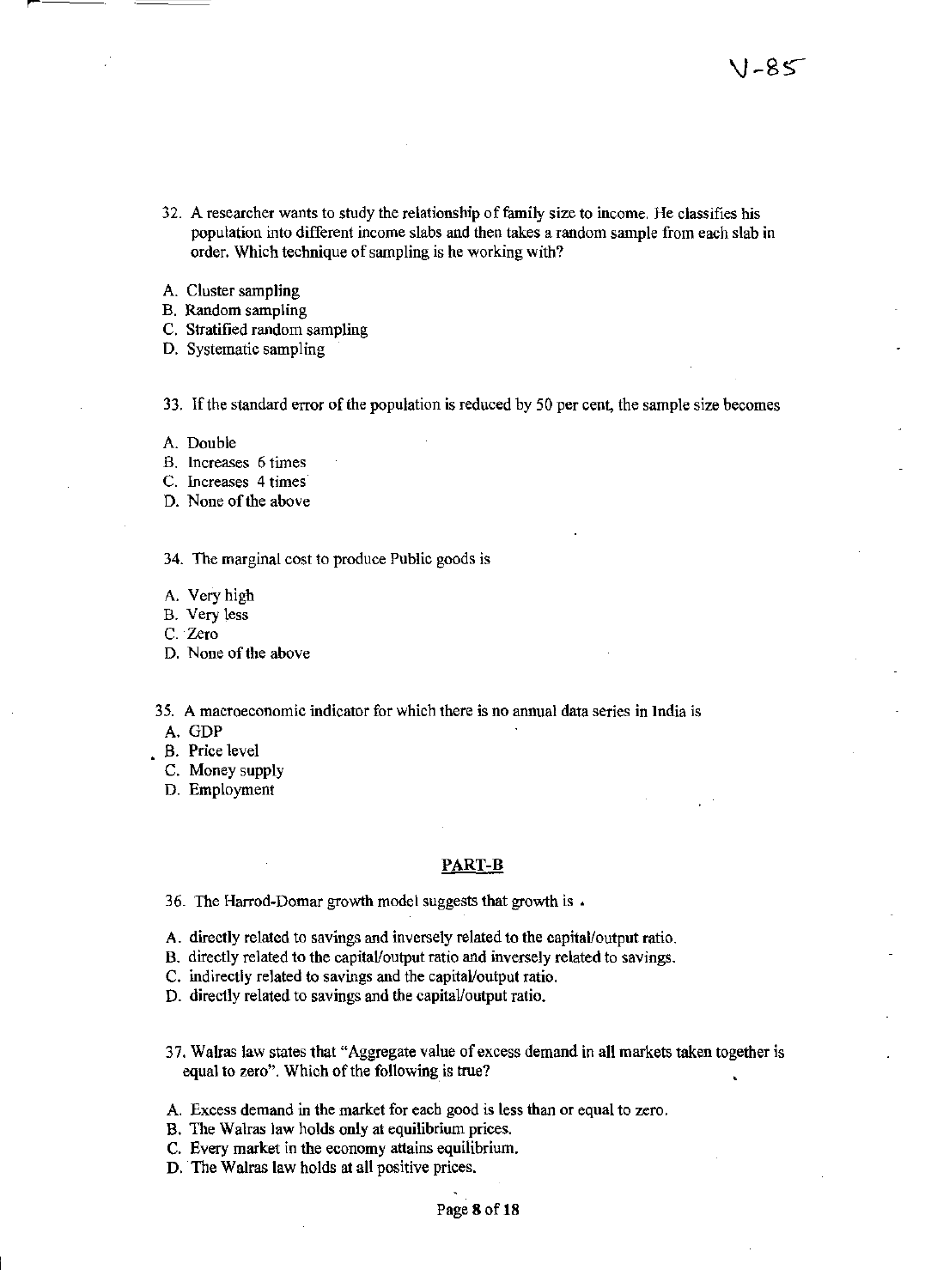- 38. When the real interest rates are low
- A. There are greater incentives to borrow and fewer incentives to lend
- B. There is no incentive to borrow
- C. There is greater incentive to lend
- D. There are greater incentives to lend and fewer incentives to borrow
- 39. What is Baran's explanation for underdevelopment in Asia, Africa, and Latin America?
- A. Mmonopoiistic business from abroad
- B. Reactionary ruling coalitions
- C. Weak domestic middle class
- D. All of the above
- 40. Famines, according to Amartya Sen's painstaking work in 1977, are essentially manmade. Which of the following is suggested as strong solution for famines and poverty by him?
- A. Opening up the economies
- B. Regulating industries
- C. Strong public action
- D. Raising the productivity

41. Why do private health insurance markets tend to fail?

- A. Moral hazards.
- B. Diseconomies of small scale with respect to administration costs, etc (i.e. natural monopolies).
- C. Adverse selection.
- D. All of the above.
- 42. In the standard text book model of international trade, a country's share of the gains from specialization in production and international exchange will be greater
- A. if the world price ratio equals that country's autarky price ratio.
- B. the closer the world price ratio settles to that country's autarky price ratio.
- C. the closer the world price ratio settles to the other country's autarky price ratio.
- D. the weaker is the other country's demand for imports

Page 9 of 18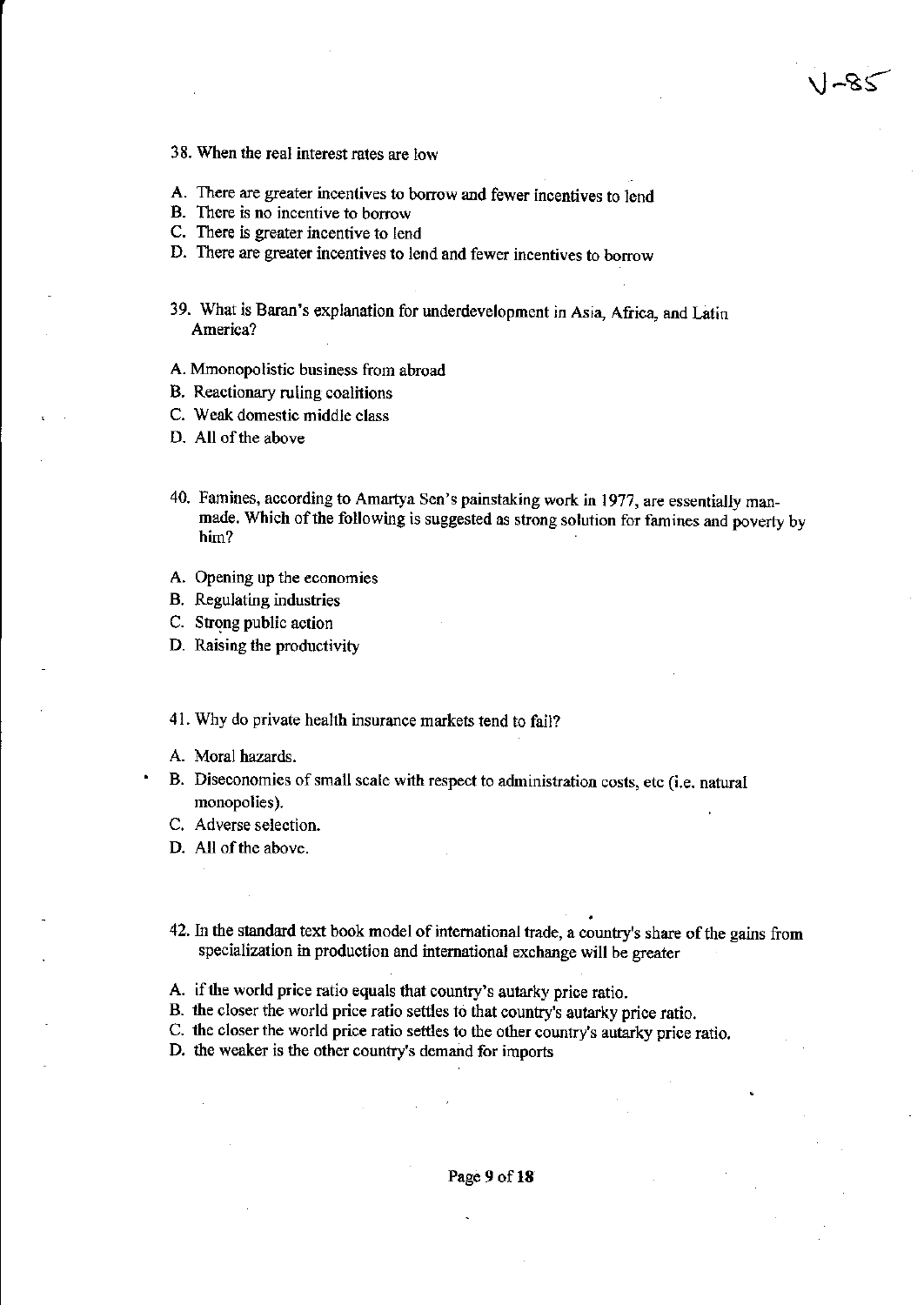43. What is the expenditure on social services by the Centre and States as a proportion of GDP for the 2015-16 in India?

A. 5.8 per cent

B. 6.1 per cent

C. 4.0 per cent

D. 3.8 per cent

44. Which of the following items figure in current account?

A. Short term lending

B. Repayments in loans

C. Investment abroad

D. Interest, profits and dividends

- 45. With reference to the level of tariff protection we can say that an increase in the proportion of domestic value added in the price of a final commodity for a given tariff structure will
- A. Increase the effective rate of protection.

B. Decrease the effective rate of protection.

C. Increase the nominal rate of protection.

D. Decrease the nominal rate of protection.

46. Condition for macroeconomic equilibrium to happen is:

A. Aggregate Demand should be equal to aggregate supply

B. Planned aggregate demand should equal planned aggregate supply

C. Planned aggregate demand should equal actual aggregate supply

D. Planned aggregate supply should equal actual aggregate demand

- 47. Given the demand curve  $D(p) = 20 2p$ , when the price changes from 2 to 3 what is the associated change in consumer's surplus?
- A.02

B. 15

- C. 49
- D. 65

48. The range of isoquants between the ridge lines corresponds to which stage of production?

A. III Stage of production

B. II Stage of production

- C. I Stage of production
- D. Not related to stage of production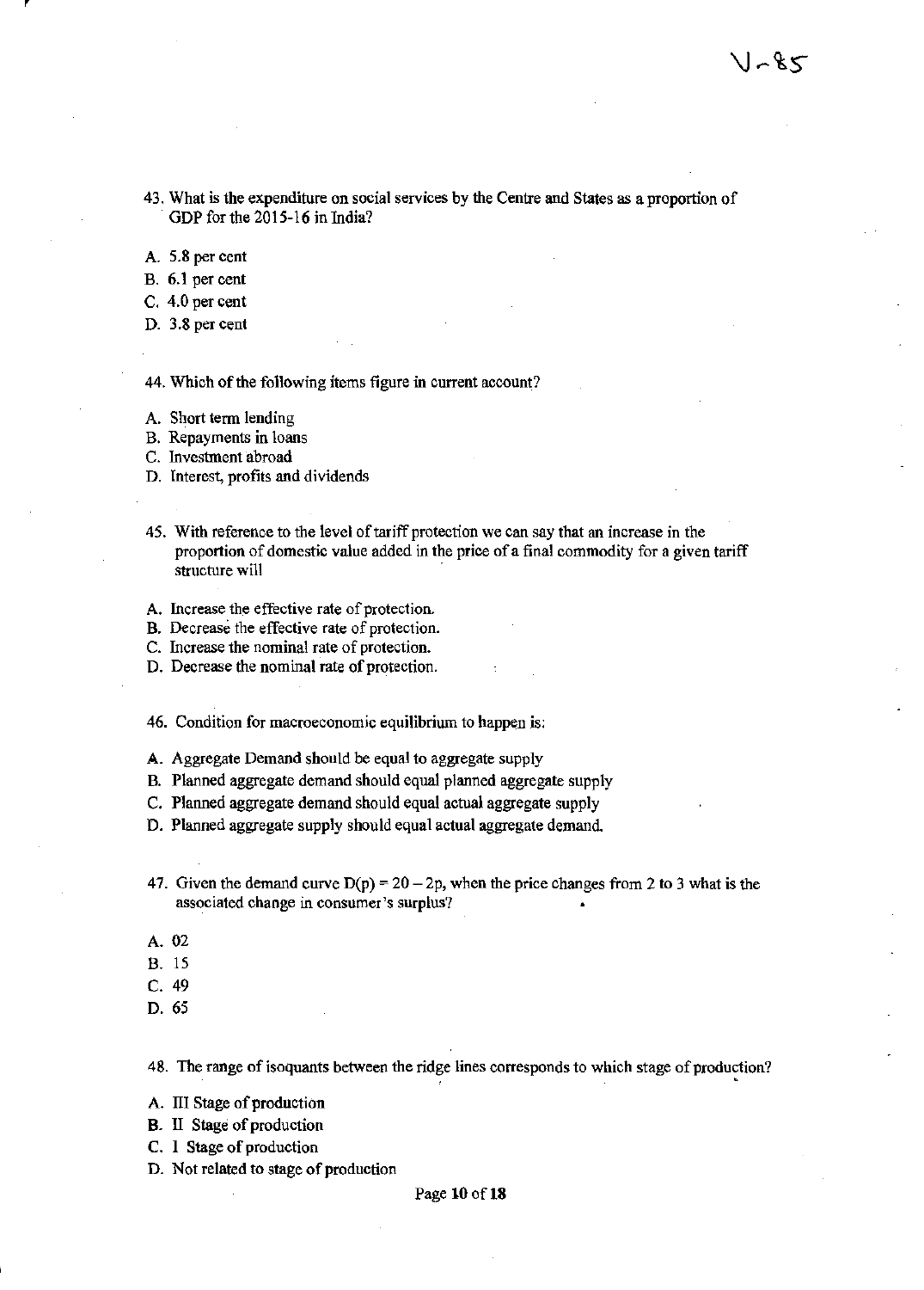49. According to Keynes, aggregate planned output in the short run is determined by

- A. Level of labour supply in the economy
- B. Stock of capital in the economy
- C. Technological efficiency
- D. None of the above

 $\leq$  50. The utility function of a risk averse consumer is:

- A. Concave
- B. Convex
- C. Linear
- D. Difficult to say
- 51. In the Quantity Theory of Money equation  $Mv = Py$ , the critics say that money supply may not have deterministic influence on price level, because
- A. Price Level varies proportionately
- B. Real income is influenced by money
- C. Income velocity may not remain constant
- D. Money is used for precautionary purpose
- 52. "Maritti Automotive Ltd. manufactures a superior automotive product and provides superior service." The company found that the marginal revenue of the automotive product is always positive. This is possible only when the elasticity of demand for the product is
- A. Greater than 1
- B. Less than 1
- C. Unity
- D. Zero
- 53. If the marginal utilities of A and B are 300 and 450, and the price of B is Rs 60, what will be the price of A if the consumer equilibrium is maintained?
- A. Rs 30
- B. Rs 35
- C. Rs40
- D. Rs 45

54. Which of the following is an example of implicit cost?

- A. Interest payments on an outstanding loan of the fum
- B. Salaries paid to the firm's assembly~line workers
- C. Transportation and shipping costs on raw materials
- D. Rental income foregone on assets owned by the firm which is employed in the business.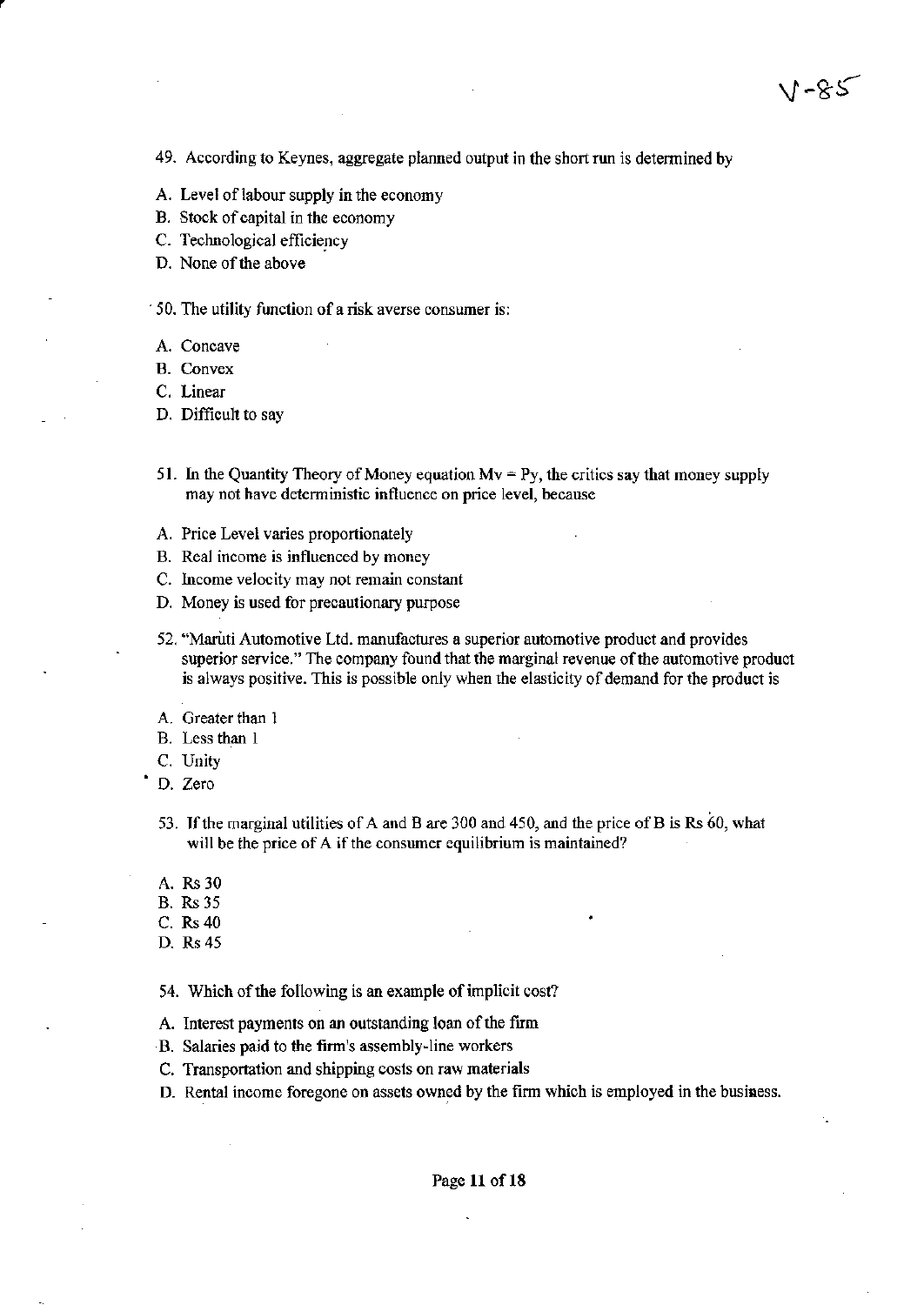55. In the Pasinetti's theorem, when labourers save from their wages,  $s_w > 0$ , then it

- A. Increases luxury consumption
- B. Increases Investment
- C. Affects the rate of profit
- D. Does not affect the rate of profit
- 56. When each unit of the good is sold to the individual who values it most highly, at the maximum price that this individual is willing to pay for it, such pricing is known as
- A. Non linear pricing
- B. First~degree price discrimination
- C. Second-degree price discrimination
- D. Third-degree price discrimination

57. In neoclassical growth models, a higher growth rate can be achieved through

- A. Technological Progress and higher savings
- B. Technological Progress and higher Consumption
- C. Technological Progress and lower savings
- D. Technological Progress and lower Consumption

58. According to Dr. B. R. Ambedkar, perpetuation of Caste system in India leads to

- A. A system of diversity.
- B. A system of inequality.
- C. A system of graded inequality.
- D. All of the above.
- 59. The Female Labour Force Participation Rates in India for the past one decade have shown :
- A. Stable Trend
- B. Declining Trend
- C. Increasing Trend
- D. No Discernible Trend

60. The share of organized sector employment in India is about:

- A. 3 percent
- B. 6percent
- C. 15 percent
- D. 26 percent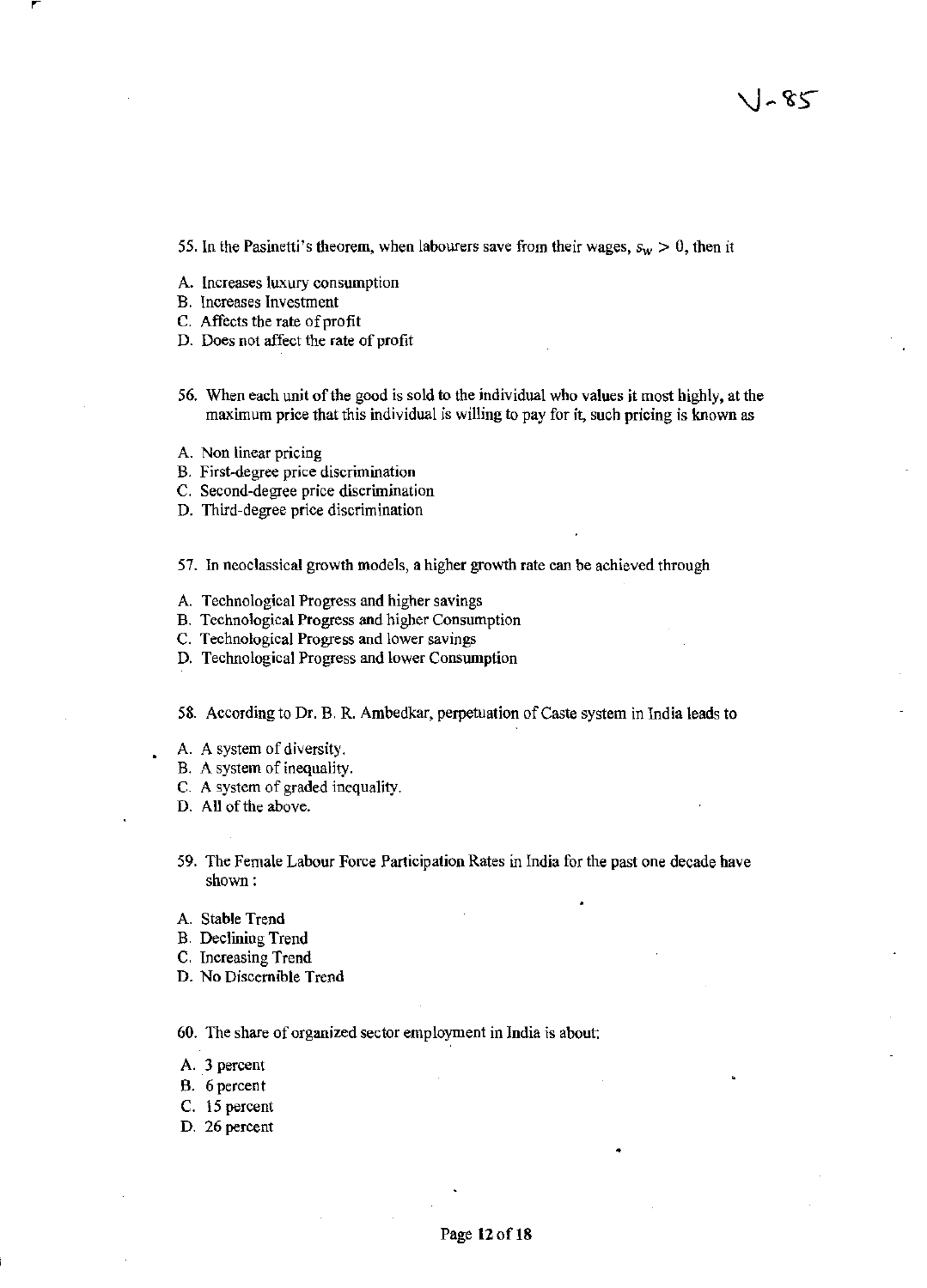61. The first expert committee on land refonns in India was headed by:

A. J. C. Kumarappa

B. C. Subramanian

C. Abid Hussain

D. D. R. Gadgil

62. Which of the following statements is true about supply-side economics?

A. The main change made by the tax laws of 1981 and 1986 was to increase marginal tax rates in order to balance the budget

\l~&≤

- B. The Laffer Curve says that, if marginal tax rates fall, tax revenues will rise, and the budget deficit will decrease
- C. If the tax laws of 1981 and 1986 bad had their intended effect, conswnption would have risen, causing an increase in botb real GDP and in the price level
- D. Both A & C

63. The deficit budget in which the deficits are covered through Taxes is called

- A. Balanced budget
- B. Surplus Budget
- C. Zero-Based budget
- D. Unbalanced budget

64. The concept of gold-plating is an example of regulation in:

- A. Monopoly
- B. Oligopoly
- C. Monopolistic Competition
- D. Perfect Competition

65. Pigou's theory of public expenditure:

A. Is based on the utility principle.

B. Is essential to ensure a welfare state.

C. Is essential because of the inability of private sector to create public utilities.

D. Only A and C

66. The utility function  $u(x_1, x_2) = \ln x_1 + x_2$  describes

- A. Perrect Complement Preferences
- B. Perfect Substitutes Preferences
- C. Quasilinear Preferences
- D. Cobb-Douglas Preferences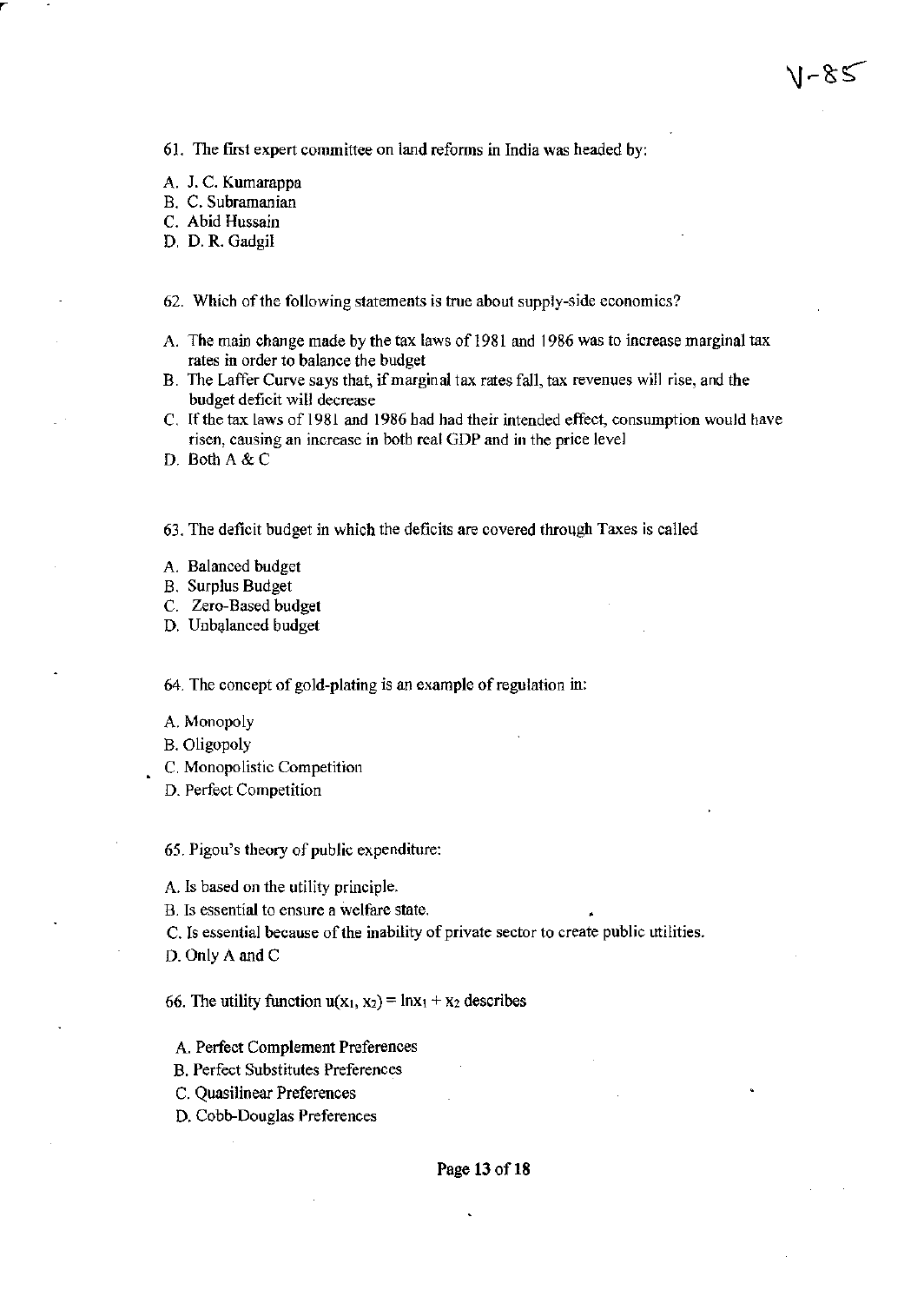67. In Negative Consumption Externality:

- A. Social Marginal Benefit < Private Marginal Benefit
- B. Social Marginal Benefit> Private Marginal Benefit
- C. Social Marginal Cost> Private Marginal Cost
- D. Social Marginal Cost < Private Marginal Cost
- 68. Software exports are posted under the following head of balance of payments
- A. Merchandise exports
- B. Tnvisible exports
- C. Capital exports
- D. Re-exports

69. Which of the following is true with respect to the production function  $Y = AL^{\alpha} K^{1-\alpha}$ ?

- A. Production function Increasing Return to scale
- B. Diminishing Return to scale
- C. It is a homogeneous production function of Degree One
- D. It is a homogeneous production function of Degree zero

70. Identify the names associated with the transition debate from feudalism to capitalism:

- A. Jean Dreze and Amartya Sen
- B. Paul Sweezy, Maurice Dobb, Robert Brenner
- C. Galbraith and Kuznet
- D. Nelson and Douglass North